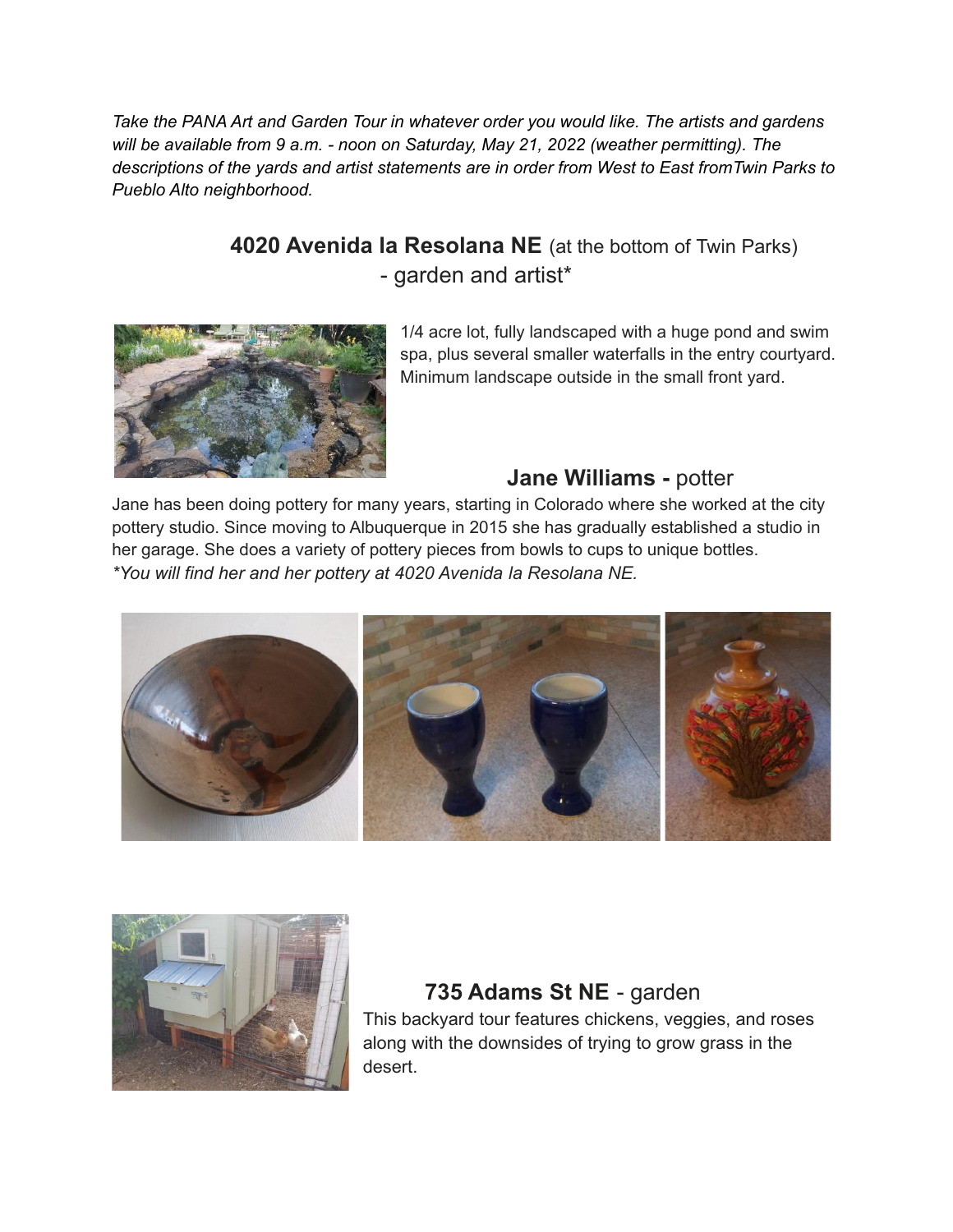#### **Points of Interest along the tour**

# Little Free Library **736 Adams St NE**

Little Free Library/Food Pantry **near NW corner Marble/Jefferson**

> Little Free Library **828 Jefferson St NE**



**4701 Summer Ave NE** - garden and artist\*\* Hope is passionate about growing food for people and for pollinators!

#### **[BENEDRIL](https://www.benedrilkidfelt.com/) KID FELT** artist Susan Lime

In 5 years, I've gone from curious beginner to being obsessed with fiber and making living room accommodations for my craft tables and fiber hoard (this is my [collection\).](https://www.benedrilkidfelt.com/) *\*\*You will find her and her craft at 4701 Summer Ave NE.*



**Hawaiian Food Truck** on Summer Ave **10 a.m. - 1 p.m.**

Menu:

BBQ chicken plates \$13

Kalua pork plates \$15

combo plates \$16

Spam Musubi \$3

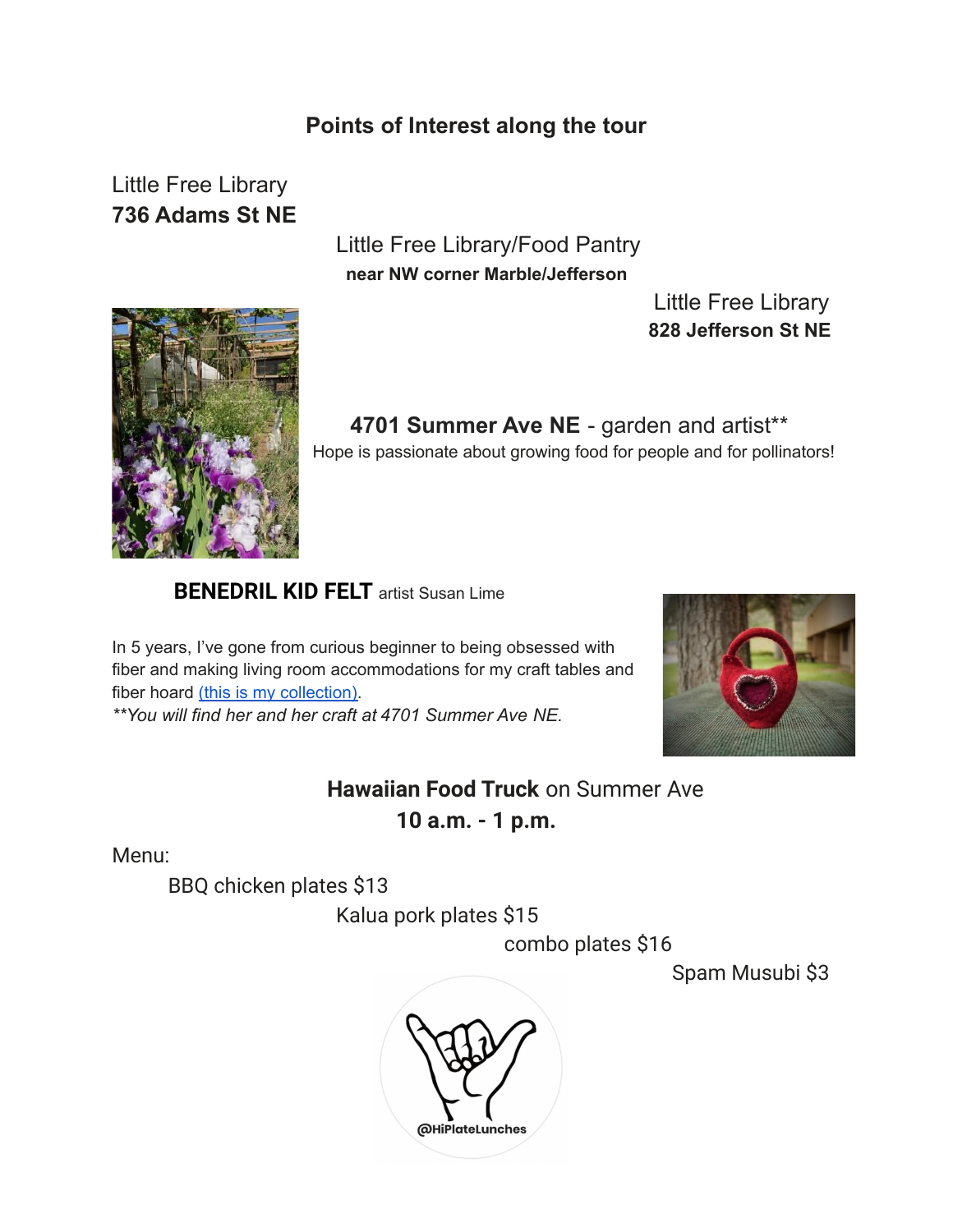

### **4705 Summer Ave NE** - garden

Chris likes to grow things. His gardens tend to go where nature takes them. His newest additions to his yard are his recently planted beds of sunflowers and metal work for his climbing roses.

### **825 Madison Street NE** garden

Upon arrival, visitors can see the wildflower bed in front of our patio wall, as well as other plantings in the xeriscaped front yard. Entering the back garden area through the side gate, one will see the different aspects of the yard/garden, including the xeriscaped central area with some plantings, the raised bed for growing organic vegetables, a small lawn of Buffalo grass, our DIY irrigation system, and varied plantings around the outer edge of the yard next to the walls.





# **916 Madison St NE** - garden and artists\*\*\*

Andy and Tina's yard continues to evolve. The latest additions:

- metal porch arbor for the climbing rose and wisteria
- beehive
- cover crop in two parts of the yard (to improve soil and to choke out bermuda grass in the lawn)

Stroll through the orchard alley, working yard and rest a moment in the blossom filled backyard.

## **Andy Young Fine Art**

Andy has been drawing since he was a kid, but he only started painting landscapes a few years ago. He loves painting New Mexico landscapes because it means he has no choice but to travel around the state taking photos of beautiful places.

\*\*\**You will find him and his art at 916 Madison St NE.*